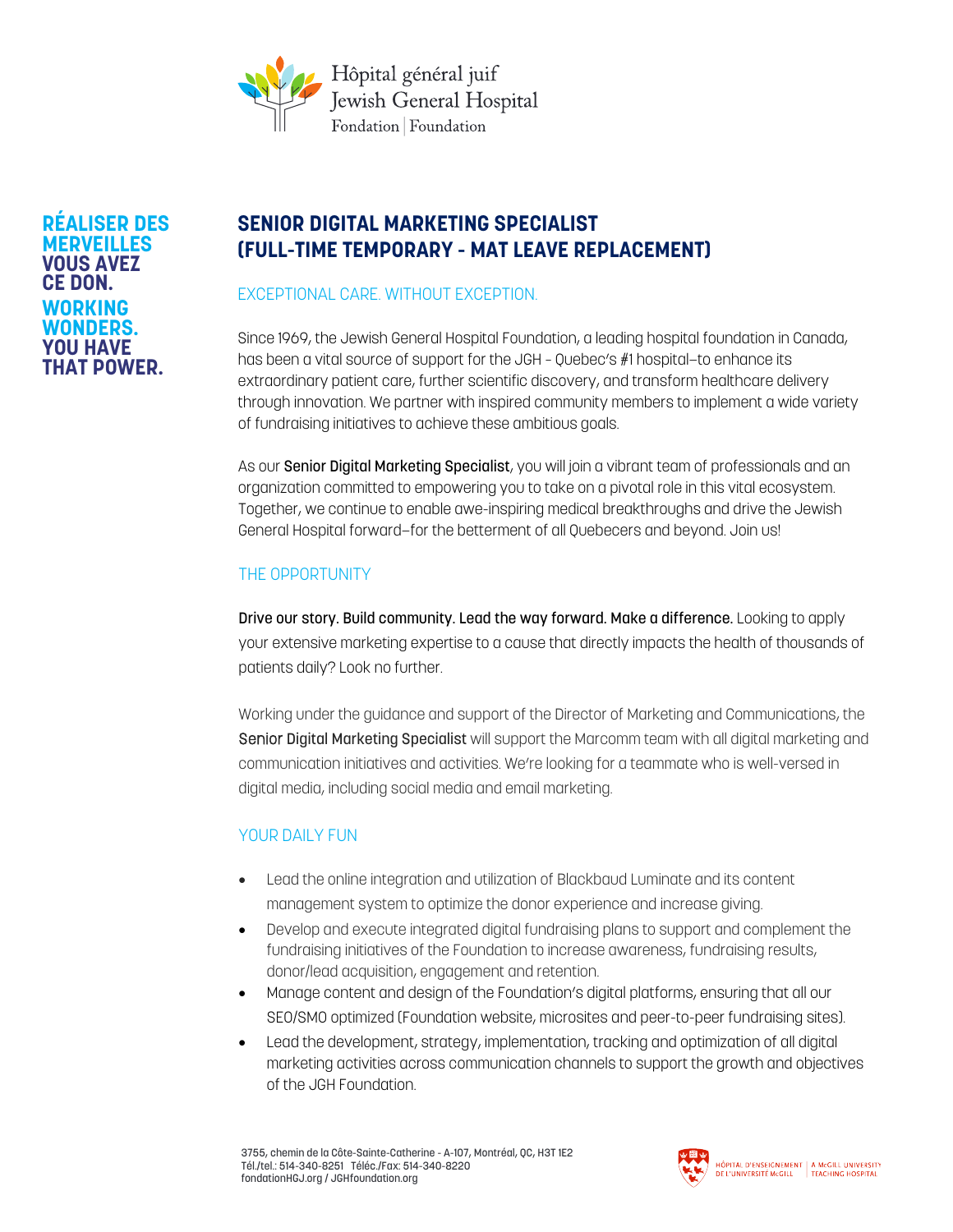#### **RÉALISER DES MERVEILLES VOUS AVEZ CE DON. WORKING WONDERS. YOU HAVE THAT POWER.**

- Measure, analyze and assess the performance of all digital platforms and campaigns, including preparing campaign and impact performance summaries and providing recommendations for continual improvement based on results and ROI.
- Work with the Marcomm team to prioritize a "digital-first" mindset and identify opportunities to promote engagement and elevate our brand identity.
- Collaborate with our internal Marcomm experts and freelancers to write, edit, and proofread content to engage our audience through our website, email marketing, social media, monthly newsletter, etc.
- Work closely with other teams at the Foundation to support their initiatives by developing marketing collateral specific to their projects and events.
- Work collaboratively with the Hospital's Public Affairs team to identify and coordinate opportunities to optimize engagement and visibility in support of the Foundation's communications, marketing and fundraising objectives.
- Oversee photoshoots, video production, and other promotional material for various communication channels, including social media and our website.

### QUALIFICATIONS AND REQUIREMENTS

- 5+ years of experience developing content for digital platforms
- Bachelor's degree in marketing or related field
- Excellent communication skills in both English and French (written and spoken).
- Firm grasp of current marketing tools, software and strategies.
- Demonstrated knowledge of web programs and social media networks, including Google Analytics, Google Tag Manager, Facebook, Twitter, Instagram, YouTube, LinkedIn and social media management systems (Hootsuite)
- Superb time-management and organizational skills
- Knowledge of SEO/SEM best practices
- Ability to work autonomously and handle multiple projects simultaneously
- Demonstrated web design capabilities, including knowledge of HTML and CSS
- Proficient in Microsoft Office, Teams and Wrike
- Knowledge of Blackbaud software is an asset (Luminate Online and TeamRaiser)

# WORKING CONDITIONS

- Full-time temporary position (35 hours/week)
- Competitive salary and benefits
- Position to be filled by July 8
- Reporting to the Director of Marketing & Communications

### TO APPLY: